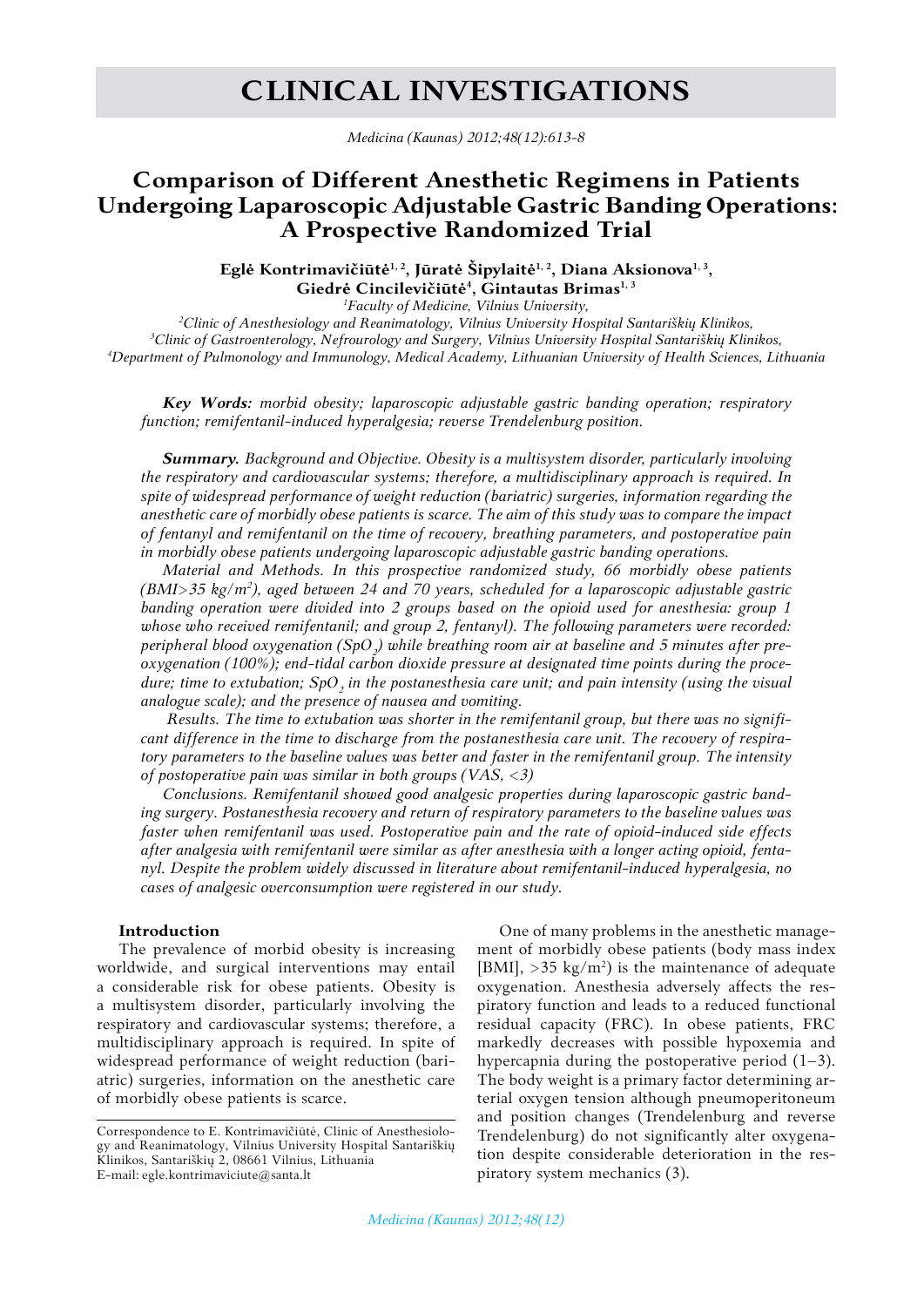Postoperative awakening and rapid recovery of spontaneous respiratory parameters depend on the agents used for anesthesia. Several studies have evaluated the benefits of the use of poorly soluble volatile anesthetic agents (desflurane and sevoflurane) in comparison with more soluble ones (isoflurane) or propofol in morbidly obese patients (4, 5). Opioids used for general anesthesia in the obese patients during laparoscopic operations vary, but ultrashortacting opioids, such as remifentanil and sufentanil, are considered the opioids of choice (6). Otherwise, remifentanil-induced hyperalgesia, especially when high doses of remifentanil are infused, is also a matter of concern and remains a controversy (7, 8).

Because awake morbidly obese patients already have severe alterations of their respiratory mechanics (decreased chest wall and lung compliances and decreased FRC), we hypothesized that the choice of anesthetic agents would be associated with better recovery.

The aim of this prospective, randomized study was to compare the impact of fentanyl and remifentanil on the time of recovery, breathing parameters, and postoperative pain in morbidly obese patients undergoing laparoscopic adjustable gastric banding operations.

# **Material and Methods**

The study protocol was approved on November 6, 2008 (No. 62), by the Lithuanian Bioethics Committee and the Faculty of Medicine, Vilnius University.

After written informed consent was obtained, morbidly obese patients (BMI,  $>35$  kg/m<sup>2</sup>) aged between 24 and 70 years, the American Society of Anesthesiologists (ASA) status class 2 and 3, and scheduled for a laparoscopic adjustable gastric banding operation (LAGB, MiniMizer extra, port medium) were included in the study. The exclusion criteria were difficult airways, obstructive pulmonary disease, ischemic heart disease, known impaired renal or hepatic function, and neuromuscular disorders.

During the preoperative visit, an anesthesiologist carried out airway assessment and laryngoscopy grading according to the Mallampati classification. The patients were classified to the following classes: class, 1 the tonsils, uvula, and soft palate are clearly visible; class 2, the hard and soft palates, upper portion of tonsils, and uvula are visible; class 3, the soft and hard palates and the base of the uvula are visible; and class 4, only the hard palate is visible.

The patients were grouped using a set of computer-generated random numbers kept in sequentially numbered opaque sealed envelopes. All the patients received premedication (7.5 mg of midazolam per os at night).

On arrival to the operating room, 3-lead electrocardiography, a noninvasive measurement of blood pressure, and pulse oximetry were performed. After 5 minutes of preoxygenation with 100% oxygen, general anesthesia was induced with remifentanil (1 *µ*g/kg of total body weight, TBW) during the first 45 seconds followed by an infusion of 0.1–  $0.15-0.2 \mu$ g/(kg·min) of TBW (remifentanil group) or intravenous fentanyl at a dose of 500 *µ*g (fentanyl group). The remifentanil infusion rate was titrated to patients' responses. All the patients received thiopental (4 mg/kg), and tracheal intubation was facilitated with succinylcholine  $(1.5 \text{ mg/kg})$  (9). The endotracheal tube size depended on the patient's gender, i.e., female patients were intubated with size 7.5 ID, male patients with 8.5 ID. None of the patients required fiberoptic intubation. The presence of a capnography trace and bilateral breath sounds were confirmed by an anesthesiologist who performed the intubation. Anesthesia was maintained with Sevorane in a mixture of oxygen and air adjusted to maintain inspiratory  $O_2$  at 70%. The mechanical ventilation was conducted with a semiclosed circuitbreathing device Dräger (tidal volume, 10 mg/kg; respiratory rate, 12–14 breaths per minute; positive end-expiratory pressure, 4 cm  $H_2O$ ) to maintain the end-tidal carbon dioxide pressure $({\rm P_{ET}CO_2})$  between 30 and 35 mm Hg. The neuromuscular blockade was maintained with rocuronium (0.6 mg/kg ideal body weight, IBW = height in  $cm - 106$  [for women] or 102 [for men]) (10).

After the intubation, all the patients received intramuscular diclofenac (75 mg) and intravenous dexamethasone (8 mg). Sevorane was maintained up to 0.8–1.2 minimum alveolar concentration, which was adjusted to keep hemodynamic changes within 20% of the baseline values measured during the preoperative anesthetic visit. The patients' lungs were ventilated with air and oxygen (FIO<sub>2</sub>, 0.6); the initial ventilatory setting was set at the frequency of 12–14 breaths per minute, the inspiratory-toexpiratory ratio of 1:2, positive end-expiratory pressure (PEEP) of 4 cm  $H_2O$ , and tidal volume of 600–700 mL (8 mL/kg) (Dräger Ohmeda S/5 Avance). Muscle relaxation was monitored in the train-of-four values on the radial nerve; decurarization at the end of surgery was considered if the TOF values were 0.7–0.8. Entropy-based method was used to monitor the depth of anesthesia with the values kept at 50–55. Then the patient was positioned in the semisitting reverse Trendelenburg position during the entire laparoscopic procedure (pneumoperitoneum pressure was kept at 16 mm Hg) with spread legs and stretched arms. All the patients in both groups received intravenous morphine at a total dose of 10 mg 30–50 minutes before the end of the surgery.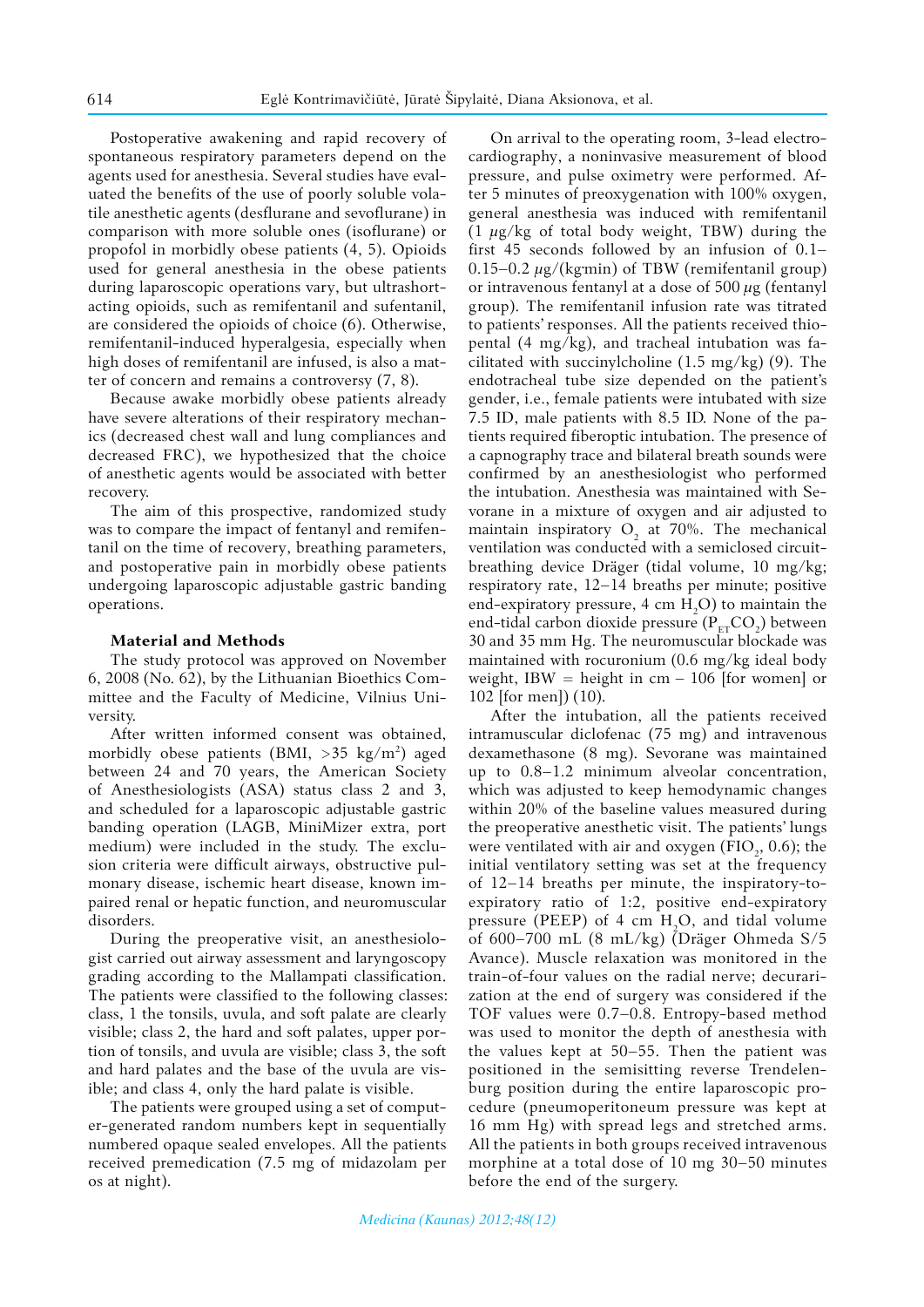The following parameters were recorded: peripheral blood oxygen saturation  $(SpO<sub>2</sub>)$  while breathing room air after 5 minutes of preoxygenation with 100% oxygen via a face mask and  $P_{ET}CO_2$ . Muscle fasciculations due to the administration of depolarizing muscle relaxant succinylcholine were registered, and their severity was evaluated as well: no fasciculations, moderate fasciculations, and severe fasciculations. All the measurements were performed at designated time points during the procedure. The parameters of both the groups were recorded at the following time points: immediately after the intubation; 5 minutes after the intubation; at the moment when the patient's position was changed into the reverse Trendelenburg position and  $CO_2$  insufflation was initiated; 5 minutes after the patients' position was changed into the reverse Trendelenburg position; at the time when the patient's initial position was resumed (end of the laparoscopic period of the operation); and 5 minutes after placing the patient into a neutral position.

The infusion of remifentanil in the group 1 was discontinued when the wound was started to suture, and sevoflurane was discontinued with the last suture in both the groups. When adequate spontaneous respiration returned and verbal contact was initiated, the patients were extubated in the operating room. Then the patients were transferred to a postanesthesia care unit (PACU), they were placed in the semisitting position, and the facial mask with 5 L of oxygen per minute was applied for 1 to 1.5 hours.

In the PACU setting,  $SpO<sub>2</sub>$ , pain according to the visual analogue scale  $(VA\bar{S})$ , and presence of nausea and vomiting were evaluated. Pain control was considered adequate if the score on the VAS was 3 and less. Rescue analgesia was maintained with intravenous morphine.

Other data recorded were the duration of anesthesia (time between induction and extubation), duration of surgery (time between incision and skin closure), additional analgesic agents in the PACU, nausea/vomiting in the PACU, time to discharge,

and  $SpO<sub>2</sub>$  on discharge from the PACU.

Statistical data analysis was carried out using the Statistical Package for Social Sciences (SPSS) for Windows, version 17. The intergroup differences were analyzed using the Student *t* test. To investigate the correlation between the used opioid, BMI, extubation time, and the respiratory parameters during the surgery, the Pearson correlation analysis was performed. A value of *P* less than 0.05 was considered statistically significant.

It was hypothesized that recovery would be faster in the group 1 than group 2. Therefore, the primary end-point was the time spent by the patients in the PACU. Based on the previous data from our group, it was calculated that the length of stay of 120±20 minutes and a difference between the groups of 30 minutes could be considered clinically relevant. For a power of 0.9 and assuming *α* risk of 0.05, the sample size of 30 patients in each group was calculated to be appropriate.

#### **Results**

Altogether, 72 patients were screened during the study period from January 2009 to December 2009. The patients were assigned to either the remifentanil group (group 1) or the fentanyl group (group 2). However, 6 patients did not meet the inclusion criteria: 4 patients were excluded because of obstructive pulmonary disease (1 patient in the group 1), and 2 patients had a history of difficult intubation (group 2). All the patients underwent the procedures uneventfully. The demographic and clinical data of the enrolled patients are presented in Table 1. There were no significant differences in the demographic data, except for age, duration of the operation or anesthesia, and  $\mathrm{SpO}_2$  on arrival between the groups. Hemodynamic parameters during the operation were similar in both groups (data not shown).

Table 2 shows the distribution of patients according to the Mallampati classification assessed during the preoperative visit by an anesthesiologist and severity of fasciculations. Succinylcholine was used in all the cases to facilitate tracheal intubation, and fasciculations due to the use of succinylcholine were

|  | Table 1. Demographic and Clinical Data |  |  |  |  |
|--|----------------------------------------|--|--|--|--|
|--|----------------------------------------|--|--|--|--|

| Parameter                   | Remifentanil Group<br>(Group 1)<br>$n = 26$ | Fentanyl Group<br>(Group 2)<br>$n=40$ | D    |
|-----------------------------|---------------------------------------------|---------------------------------------|------|
| Age, years                  | $41.6(10.0)[24-67]$                         | $48.3(12.9)[26-70]$                   | 0.02 |
| Sex, male/female, n         | 8/18                                        | 14/26                                 | 0.59 |
| BMI, $\text{kg/m}^2$        | $45.9(6.9)[35-61]$                          | $48.3(7.0)[35-67]$                    | 0.19 |
| Duration of surgery, min    | $69.8(16.5)[45-130]$                        | $69.3(18.8)[40-125]$                  | 0.9  |
| Duration of anesthesia, min | $90(19.5)$ [50-150]                         | $99.9(22.1)$ [65-155]                 | 0.06 |
| $SpO2$ on arrival, %        | $95.8(2.3)$ [90-100]                        | $95.1(2.3)$ [88-99]                   | 0.25 |

Values are mean (SD) [range] unless otherwise noted.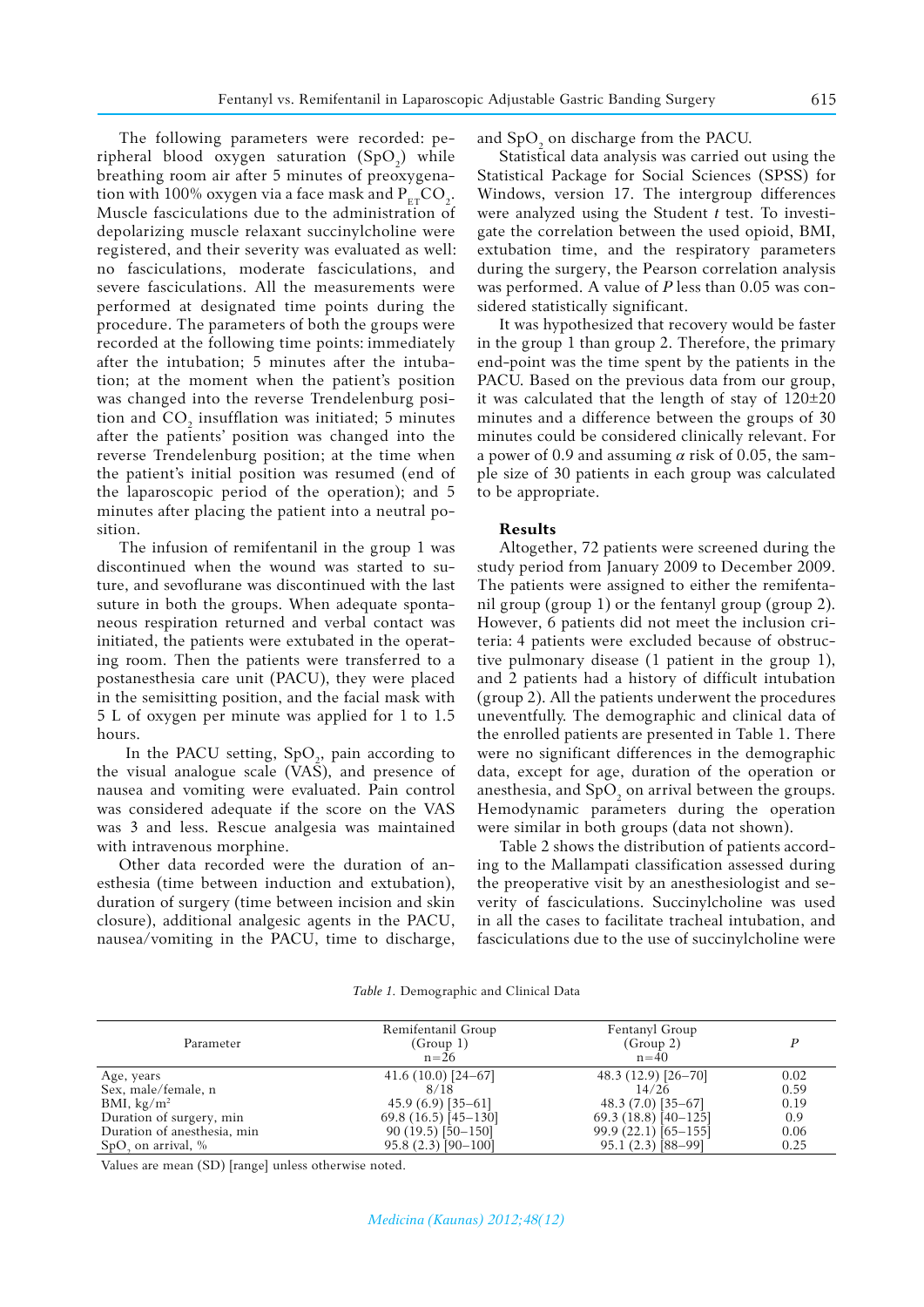| Variable         | Remifentanil Group<br>(Group 1)<br>$n = 26$ | Fentanyl Group<br>(Group 2)<br>$n = 40$ |
|------------------|---------------------------------------------|-----------------------------------------|
| Mallampati class |                                             |                                         |
|                  | 2(7.7)                                      | 2(5.0)                                  |
| 2                | 10(38.5)                                    | 9(22.5)                                 |
| 3                | 10(38.5)                                    | 13 (32.5)                               |
|                  | 4(15.4)                                     | 16(40)                                  |
| Fasciculation    |                                             |                                         |
| Absent           | 13(50.0)                                    | 18 (22.2)                               |
| Moderate         | 11(42.3)                                    | 20(20.0)                                |
| Severe           | 2(7.7)                                      | 2(5.0)                                  |

Table 2. Distribution of Patients According to the Mallampati Classification and Severity of Fasciculations

Values are number (percentage).

registered. There were only a few cases of failed intubation in both the groups: 2 patients in the group 1 were intubated from the third attempt, 1 patient and 2 patients in the group 2 were intubated from the second and third attempts, respectively. There was no significant difference comparing the severity of fasciculations between the groups  $(P=0.8)$ .

Respiratory parameters were monitored during the operation and were registered at 6 different time points. Fig. 1 represents the change in  $P_{\text{FT}}CO$ , during the operation at the particular time points. No significant differences were registered comparing the groups. Among the morbidly obese patients, there was a correlation between BMI and  $P_{ET}CO_2$ <br>when the patients were placed in the reverse Trendelenburg position ( $r=0.264$ ,  $P=0.018$ ) (Fig. 2) and after 5 minutes ( $r=0.378$ ,  $P=0.03$ ).

According to the protocol, all the patients spent 120 minutes in the PACU and were discharged. Before the discharge, the patients were breathing room air for at least 20 minutes. SpO<sub>2</sub> was registered on discharge, and any complaints of breathing shortage were taken into account. There were no patients in both the groups who needed extra time to spend in the PACU (Table 3).

Peripheral blood oxygenation while breathing room air was registered on patients' arrival to the operating room and on discharge. There was no significant correlation between BMI and SpO<sub>2</sub> on arrival ( $r=-0.337$ ,  $P=0.25$ ), but on discharge,  $\bar{B}MI$ and SpO<sub>2</sub> were significantly correlated  $(r=-0.269,$  $P=0.016$ ) (Fig. 3).



Fig. 1. Intraoperative changes in the end-tidal carbon dioxide pressure  $(P_{\text{RT}}CO_2)$ 



Fig. 2. Correlation between body mass index (BMI) and end-tidal carbon dioxide pressure ( $P_{\rm gr}CO_2$ ) in the reverse Trendelenburg position (RTP)





Table 3. Postoperative Data: Time to Extubation, Additional Analgesic Consumption, and Nausea/Vomiting in the Postanesthesia Care Unit

| Parameter                                                      | Remifentanil Group<br>(Group 1)<br>$n = 26$ | Fentanyl Group<br>(Group 2)<br>$n = 40$   |               |
|----------------------------------------------------------------|---------------------------------------------|-------------------------------------------|---------------|
| Time to extubation, min<br>Additional analgetic (morphine), mg | $6.5(3.4)[5-20]$<br>$12.1(4.7)$ [10-25]     | $14.3(7.6 [5 - 30]$<br>$10.5(2.5)$ [5-20] | 0.001<br>0.12 |
| Nausea/vomiting in the PACU, $n$ (%)                           | 2(7.6)                                      | 4(10)                                     | 0.19          |
| SpO, on discharge, %                                           | 94.1 (3.1) [88-99]                          | $90.9(4.0)$ [82-99]                       | 0.00045       |

Values are mean (SD) (range) unless otherwise noted. PACU, Postanesthesia Care Unit; SpO<sub>2</sub>, peripheral blood oxygen saturation.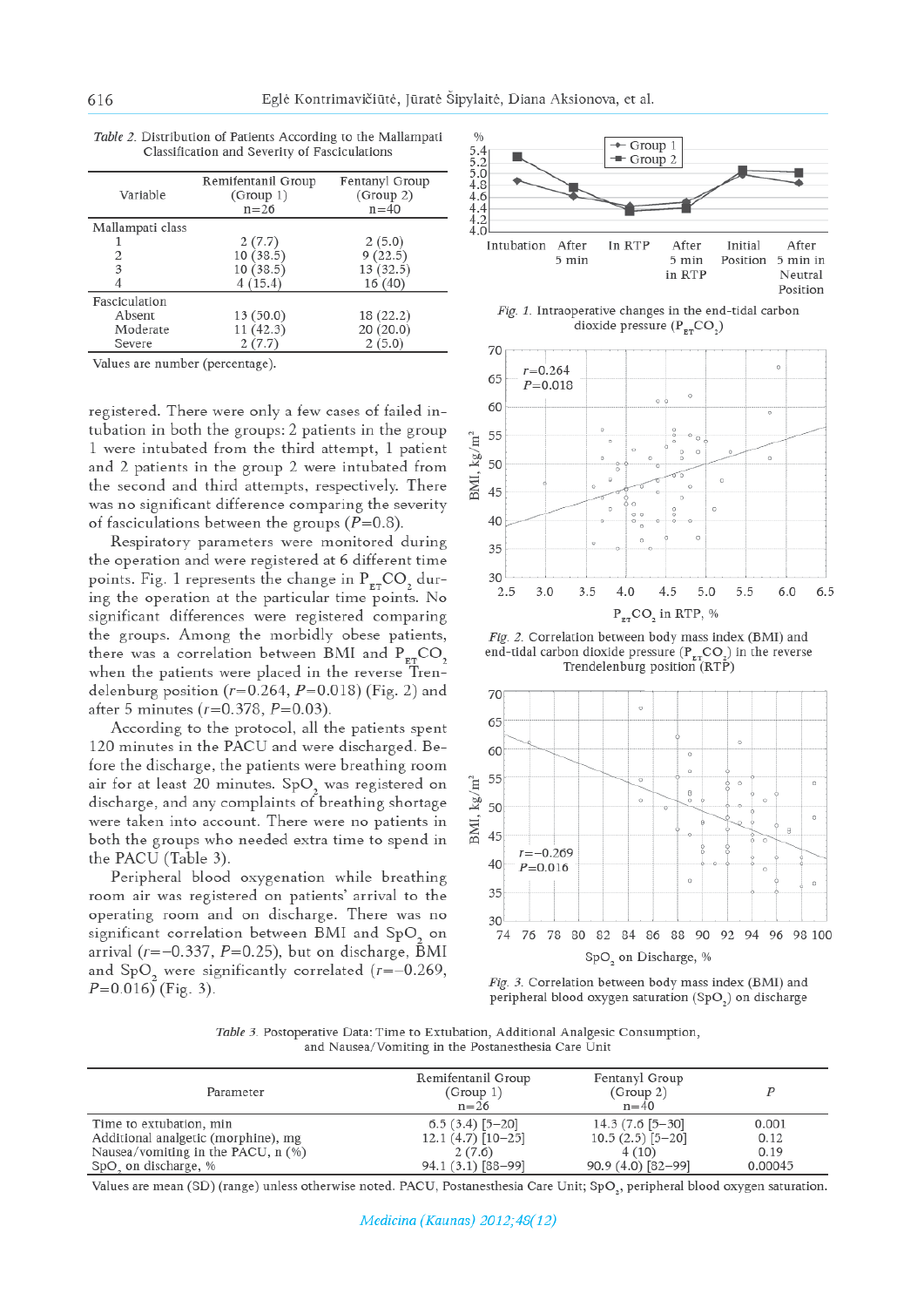On arrival, there was no difference in  $SpO<sub>2</sub>$  between the groups  $(P=0.7)$ , but on discharge, the group 1 showed significantly better  $SpO$ , values than the group 2 (*P*<0.00045). The patients receiving remifentanil (group 1) showed significantly faster recovery after the operation and a shorter time to extubation, but the opioid (remifentanil or fentanyl) used for analgesia during the operation had no impact on the patients' stay time in the PACU.

#### **Discussion**

The results of this study indicated that the time to extubation was shorter in the remifentanil group, but the time to discharge from the PACU after laparoscopic adjustable gastric banding operations was not influenced by the choice of the opioid administered during the operation. The length of stay in the PACU was similar in both groups, and the return of respiratory parameters to the preoperative values was better and faster in the remifentanil group. Postoperative pain according to the VAS was similar in both the groups.

Succinylcholine was used to facilitate tracheal intubation for its rapid onset of action and short duration of action because in morbidly obese patients, hemoglobin desaturation occurs rapidly after apnea, and the intubation of trachea must be accomplished quickly (9). The evaluation of morbidly obese patients according to the Mallampati classification loses its value in predicting the difficulty of forthcoming tracheal intubation; 23 and 20 patients were classified as Mallampati class 3 and 4, respectively, but only 2 patients classified as Mallampati class 3 and 4 were intubated after repeated attempts, the same as 2 patients classified as Mallampati class 1 and 2.

The present study considered the postoperative recovery time, time to extubation, postoperative pain, and episodes of postoperative nausea and vomiting. Postoperative pain according to the VAS in the PACU was similar. Morphine as a rescue analgesic was used in both the groups, and although greater usage was documented in the remifentanil group, the difference between the groups was insignificant. Besides, a laparoscopic gastric banding operation is not considered a particularly painful procedure. In addition, nonsteroidal anti-inflammatory therapy (Diclac, 75 mg intravenously) was initiated during the anesthesia.

In morbidly obese patients, alfentanil, fentanyl, and remifentanil can be safely used, but a study by Gaszynski et al. reported a higher frequency of postoperative nausea and vomiting and more severe postoperative pain in the remifentanil group (11). The reason for a larger discrepancy in the postoperative need of a rescue analgesic between remifentanil and other opioids is unknown. However, there are several possible explanations: patients receiving remifentanil develop acute opioid tolerance while other opioids have longer acting postoperative residual effects, or remifentanil causes hyperalgesia (12). Moreover, the evidence of dose-dependent hyperalgesia exists, and a number of articles describe additional options how to solve this problem (13, 14). Additives, such as magnesium sulfate, ketamine, or dexmetomedine, can decrease the pain threshold at the peri-incisional areas (13, 14), but ketamine may cause other wellknown problems like hallucinations and an altered body image in the early postoperative period. Besides, the infusion dose of remifentanil also matters: the higher the individual requirements are, the higher the risk of postoperative hyperalgesia appears because acute opioid tolerance seems to be dose dependant (15).

Respiratory mechanics in healthy, normalweight, nonanesthetized patients changes minimally over a wide range of postures, including both 30° head-up and head-down positions. In healthy nonobese patients, abdominal insufflation in the headdown position only moderately decreases the respiratory system compliance. Morbid obesity itself may cause a significant respiratory system alteration (16–18). The respiratory system compliance exponentially decreases as a function of the increased body mass index (2). A reduced lung volume can explain the alterations of respiratory system mechanics (decreased compliance and increased resistance) in anesthetized morbidly obese patients in the supine position. Induction of  $16$ -mm Hg CO<sub>2</sub> pneumoperitoneum and positioning of these patients in the reverse Trendelenburg posture (beach chair position) reduced the respiratory compliance and increased the resistance (19). Similar studies revealed a correlation between body mass index and inspiratory resistance in the presence of pneumoperitoneum while performing laparoscopic operations in the reverse Trendelenburg position (2). The hypothesis that the reverse Trendelenburg position will improve respiratory mechanics because of gravitational effects on abdominal contents has been proven, but only in case of open bariatric surgery. In case of laparoscopic adjustable gastric banding operations with CO<sub>2</sub> insufflation, the reverse Trendelenburg position had no beneficial effect on respiratory parameters, and our findings are in agreement with other studies (20).

Some limitations of our study should be mentioned. The study had to include 80 patients had a strict time to be completed. Unfortunately, in 2009, there were problems with the delivery of remifentanil, and this led to the different sample sizes in the groups. Despite this, our study succeeded to highlight some substantial differences between the patients receiving remifentanil and those receiving fentanyl.